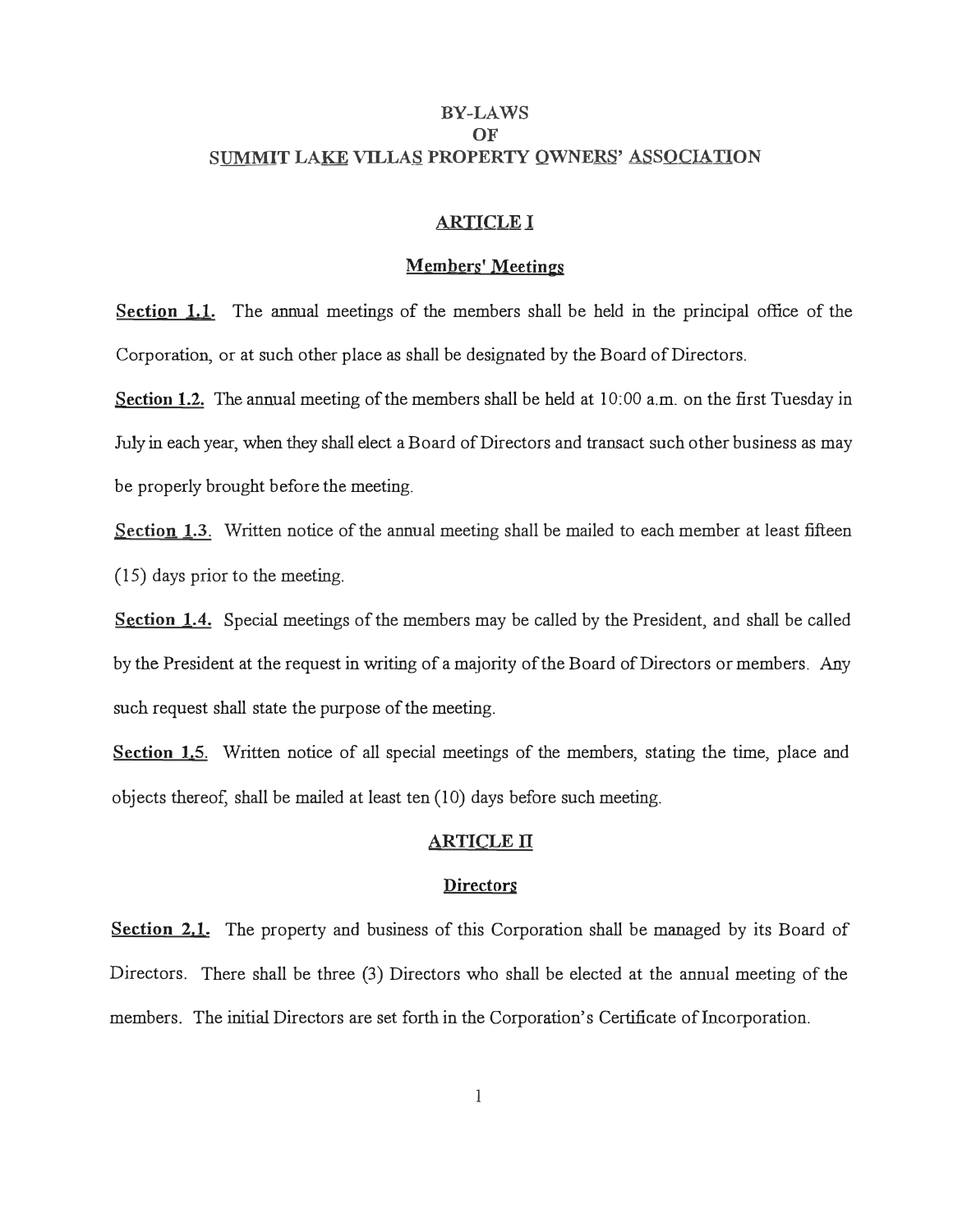**Section 2.2.** The Directors may hold their meeting and keep the books of the Corporation at the principal office of the Corporation, or at such other place or places, within or without the State of Oklahoma, as they may, from time to time, determine.

**Section 2.3.** In addition to the powers and authorities by these By-Laws expressly conferred upon them., the Directors may exercise all such powers of the Corporation and do all such lawful acts and things as are not by statute or by the Articles of Incorporation or by these By-Laws required to be done by the members.

**Section** 2.4. Any Director, whether elected by the members or appointed by the Directors, may be removed from office, with or without cause, at any time by a majority vote of the members.

#### **ARTICLE ID**

### **Compensation of Directors**

**Section 3.1.** Directors shall not receive any compensation for their services, but shall be reimbursed for actual expenses incurred in the performance of the duties and obligations as Directors.

### **ARTICLE IV**

#### **Meetings of the Board**

**Section 4.1.** The annual meeting of the Board shall be held immediately following the annual meeting of the members, and no notice of such meeting of the Board shall be necessary to the newly elected Directors in order to legally constitute such meeting.

**Section 4.2.** Special meetings of the Board may be called by the President on three (3) days' notice to each Director. Special meetings shall be called by the President in like manner and on like notice, on the written request of two (2) Directors.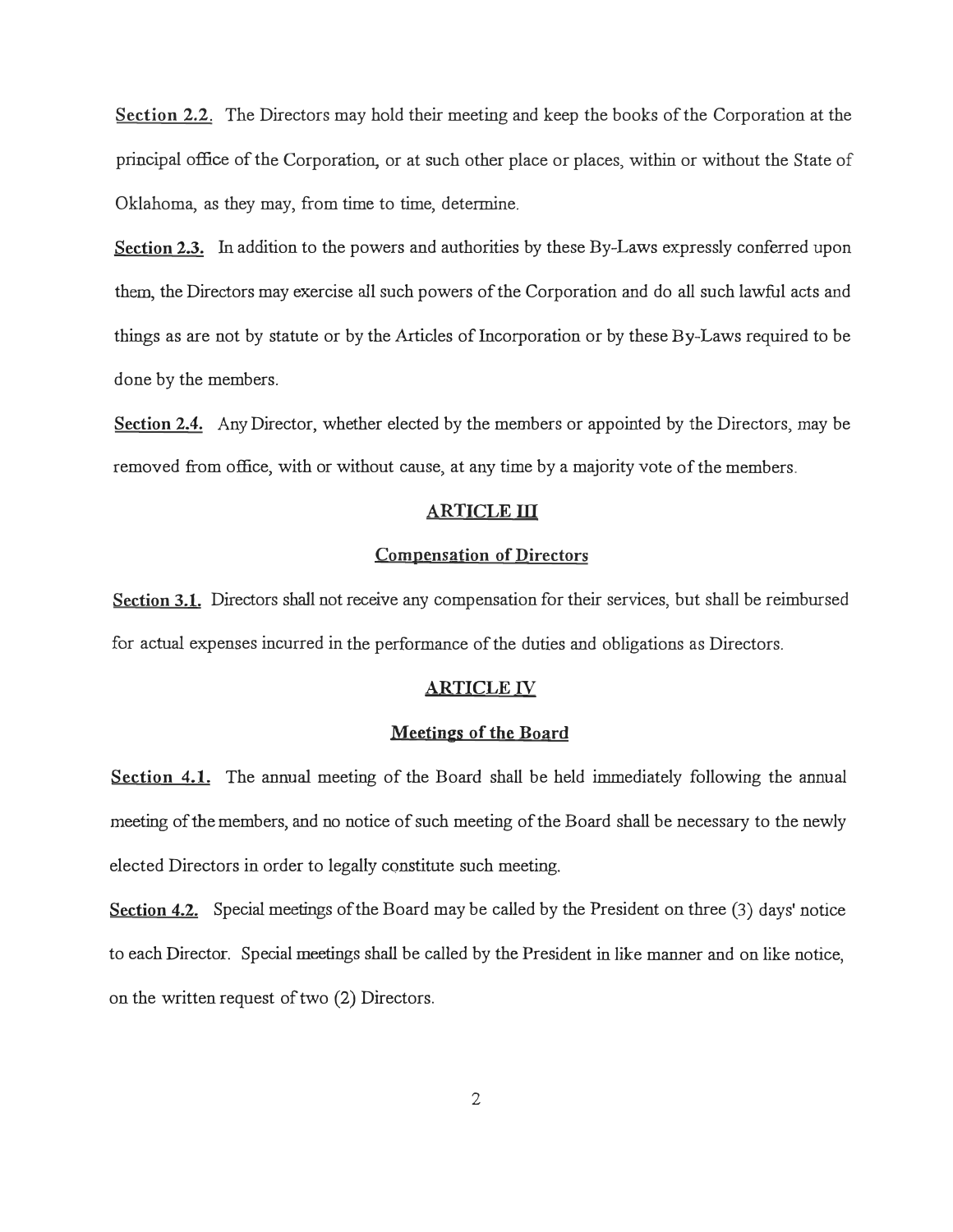Section 4.3. At all meetings of the Board, a majority of the Directors shall constitute a quorum, and the act of a majority of the Directors present at any meeting at which there is a quorum shall be the act of the Board ofDirectors, except as may otherwise be specifically provided by statute, or by the Certificate of Incorporation, or by these By-Laws.

### **ARTICLEV**

## **Officers**

**Section 5.1.** The officers of the Corporation shall be chosen by the Directors, and shall be a President, as many Vice Presidents as the Directors shall, from time to time, deem advisable, a Secretary, and a Treasurer. The Secretary and Treasurer may be the same person, and any of the Vice Presidents may hold at the same time the office of Secretary or Treasurer.

Section 5.2. The Board of Directors, at its first meeting after each annual meeting of members, shall choose a President, at least one (1) Vice President, a Secretary and a Treasurer, who need not be members of the Board.

Section 5.3. The Board may appoint such other officers and agents as it shall deem necessary, who shall hold their offices for such terms and shall exercise such powers and perform such duties as the Board shall determine from time to time.

**Section 5.4.** There shall be no salaries for the officers of the Corporation; provided, however, they may be reimbursed for out-of-pocket expenses.

## **ARTICLE VI**

#### **The President**

**Section 6.1.** The President shall be the chief executive officer of the Corporation; he shall preside at all meetings of the members and Directors; he shall have general and active management of the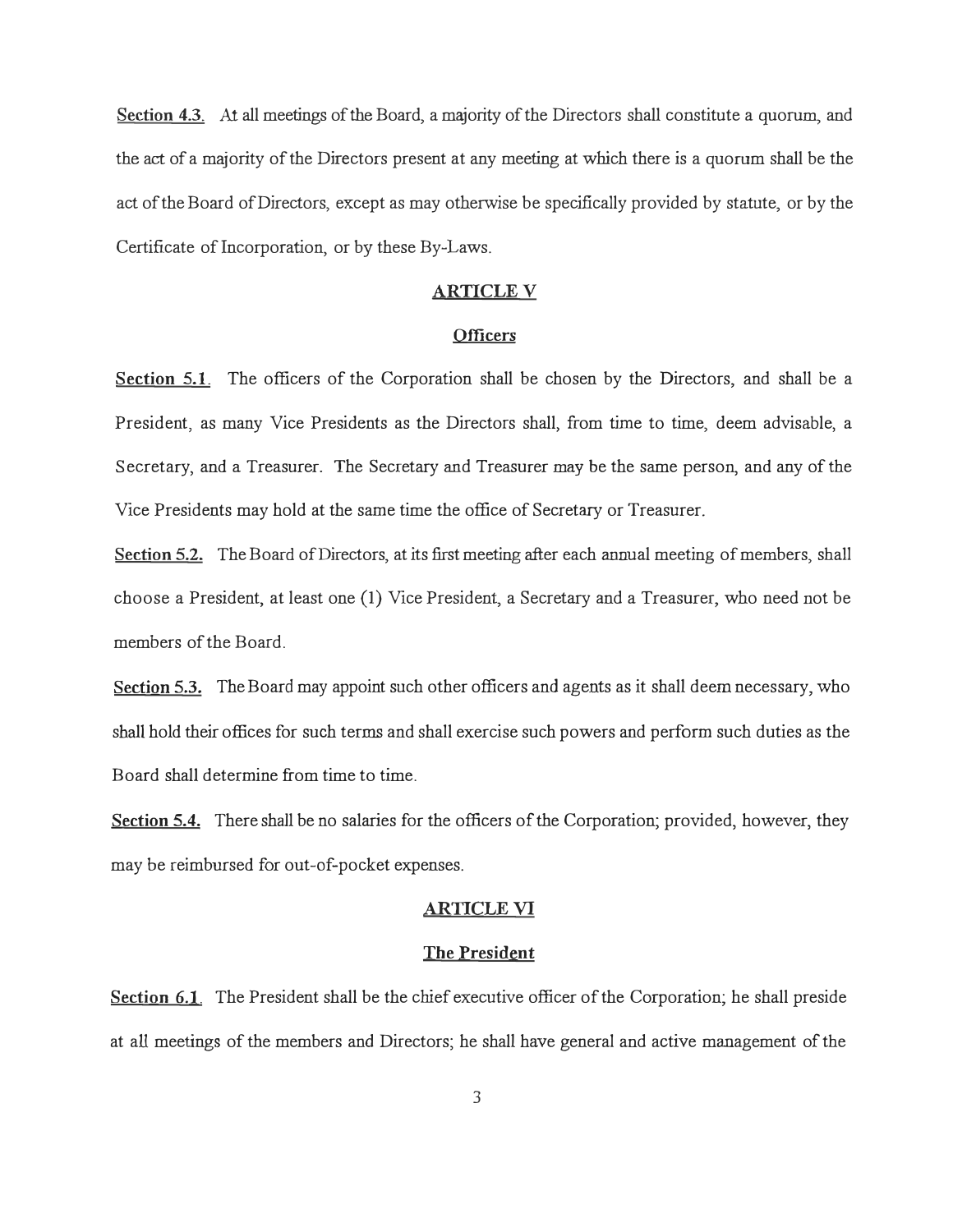business of the Corporation, shall see that all orders and resolutions of the Board are carried into effect, and shall have the general powers and duties of supervision and management usually vested in the office of President of a corporation.

# **ARTICLE VII**

#### **Vice Presidents**

**Section** 7.1. Any of the Vice Presidents who may be available shall, in the absence or disability of the President, perform the duties and exercise the powers of the President, and shall perform such other duties as the Directors shall prescribe.

#### **ARTICLE YID**

### **Treasurer**

**Section** 8.1. The Treasurer shall have the custody of the corporate funds and securities, and shall keep full and accurate accounts of receipts and disbursements in books belonging to the Corporation, and shall deposit all monies and other valuable effects in the name and to the credit of the Corporation in such depositories as may be designated by the Directors.

### **ARTICLE IX**

#### **Secretary**

**Section 9.1.** The Secretary shall attend all sessions of the Board and all meetings of the members, and record all votes and the minutes of all meetings in a book to be kept for that purpose. He shall give, or cause to be given, notice of all meetings of the members and of the Directors, and shall perform such other duties as may be prescribed by the President or the Directors, subject to the supervision of the President.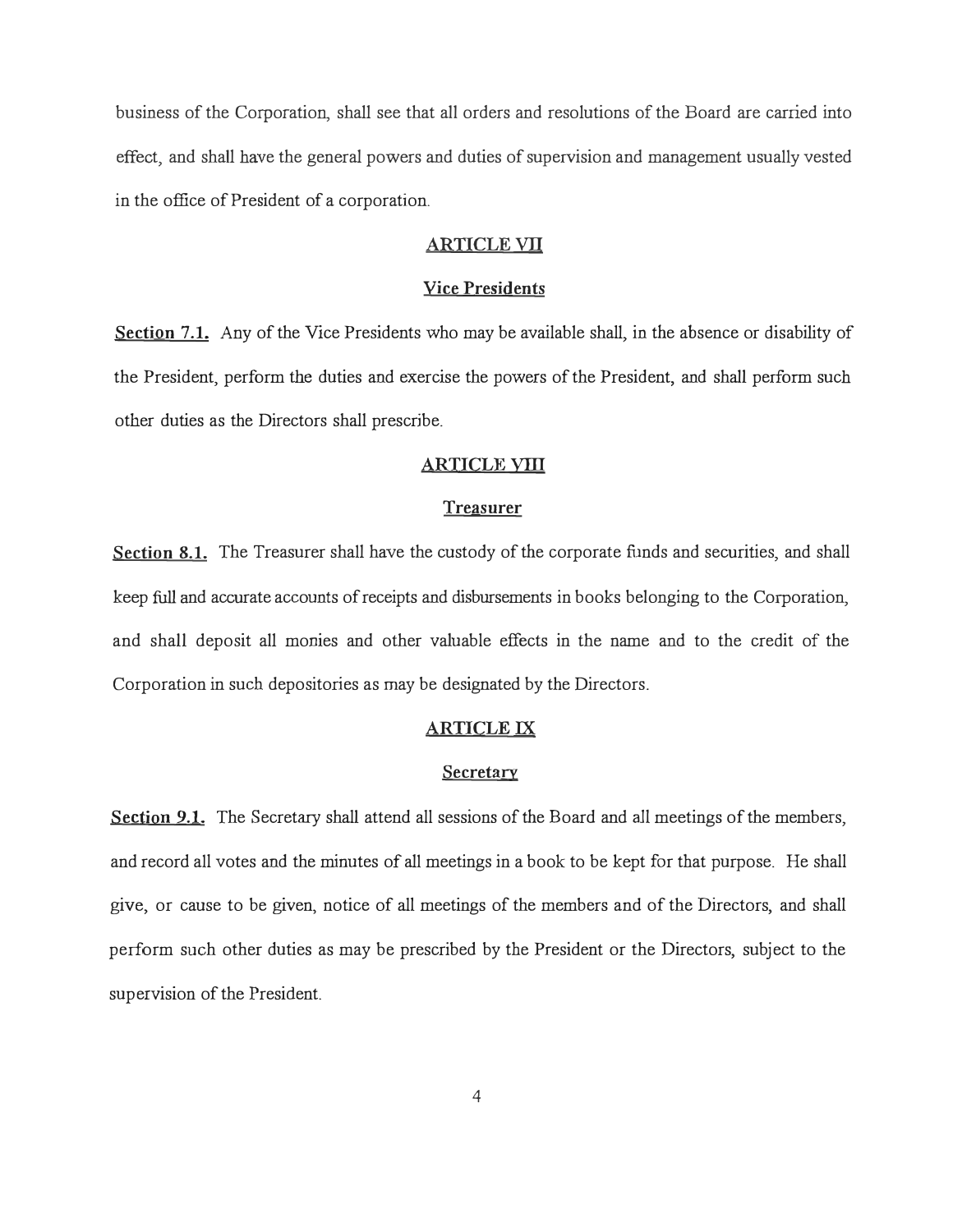### **ARTICLEX**

### **Vacancies**

**Section 10.1.** If the office of any Director, or of any officer or agent, becomes vacant by reason of death, resignation, disqualification, removal from office or otherwise, the Directors may choose a successor, who shall hold office for the unexpired term in respect of which such vacancy occurred.

### **ARTICLE XI**

### **Fiscal Year**

**Section 11.1.** The fiscal year shall be the calendar year, unless otherwise determined by the Directors.

### **ARTICLE XII**

### **Notices**

**Section 12.1.** Whenever under any of the provisions of these By-Laws notice is required to be given to any Director, officer or member, it shall not be construed to mean personal notice, but such notice may be given in writing, by depositing the same in the post office or letter box, postage prepaid, addressed to such member, officer or Director, at such address as appears on the records of the Corporation, and such notice shall be deemed to be given at the time when the same shall be thus mailed.

**Section 12.2.** Any member, Director or officer may waive any notice required to be given under these By-Laws, or by statute, or the Certificate of Incorporation, to the extent permitted by law and by the Certificate of Incorporation.